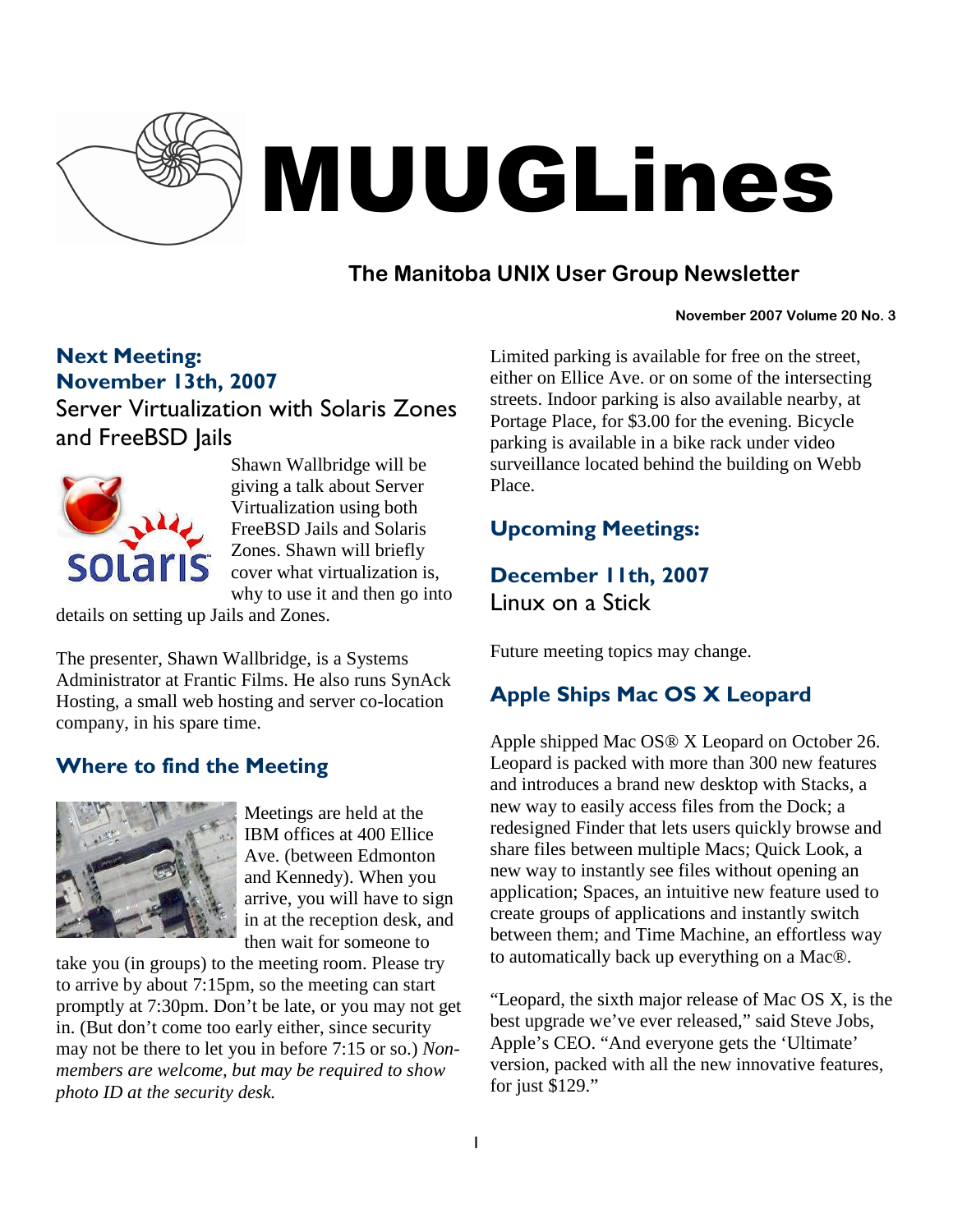# OpenBSD 4.2 released

From: Theo de Raadt <deraadt@cvs.openbsd.org> To: <misc@openbsd.org> Subject: OpenBSD 4.2 release November 1, 2007

We are pleased to announce the official release of OpenBSD 4.2.

This is our 22nd release on CD-ROM (and 23rd via FTP). We remain proud of OpenBSD's record of more than ten years with only two remote holes in the default install.

We dedicate this release to the memory of long-time developer Jun-ichiro "itojun" Itoh Hagino, who focused his life on IPv6 deployment for everyone. Without his BSD and IETF participation, IPv6 would not be where it is today. Only now people are becoming aware of his numerous contributions because he took credit for much less than he accomplished. The developers in our project will all miss him.

# Green Party supports FOSS

The Canadian Green Party has come out in support of Free and Open Source Software in its online policy statement

(**http://www.greenparty.ca/en/policy/visiongreen/p artone#\_Toc180047589**).

#### "**7. Open source computer software**

As computer hardware improves, it is important that software programs are readily modifiable by the people who buy and use them. Developing alongside the proprietary software sector is Free/Libre Open Source Software (FLOSS). This software is generally available at little or no cost, making it very popular in the developing world. It can be used, copied, studied, modified and redistributed with little or no restriction. Businesses can adapt the software to their specific needs.

Under the free software business model, vendors may charge a fee for distribution and offer paid support

and customization services. Free software gives users the ability to work together enhancing and refining the programs they use. It is a pure public good rather than a private good.

#### **Our Vision**

The Green Party supports the goals and ideals of Free/Libre Open Source Software (FLOSS) and believes that Canada's competitiveness in global information technology (IT) will be greatly enhanced by strongly supporting FLOSS.

#### **Green Solutions**

Green Party MPs will:

- Ensure that all new software developed for or by government is based on open standards and encourage and support a nationwide transition to FLOSS in all critical government IT systems. This will make Canada's IT infrastructure more secure and robust, lower administration and licensing costs and develop IT skills.
- Support the transition to FLOSS throughout the educational system."

# CIFS…In Solaris?

This Sun Blog post by Alan Wright (**http://blogs.sun.com/amw/entry/cifs\_in\_solaris**) details some of the work that Sun is doing to allow Solaris to integrate better with Windows environments. The work includes changes to ZFS, user-land utilities and the kernel. Hopefully this will lead to CIFS being integrated as nicely into ZFS as NFS is.

## Nokia surprises everyone with N810



In a move that has surprised a lot of people, Nokia announced the new N810, which will replace the not very old N800. Details include: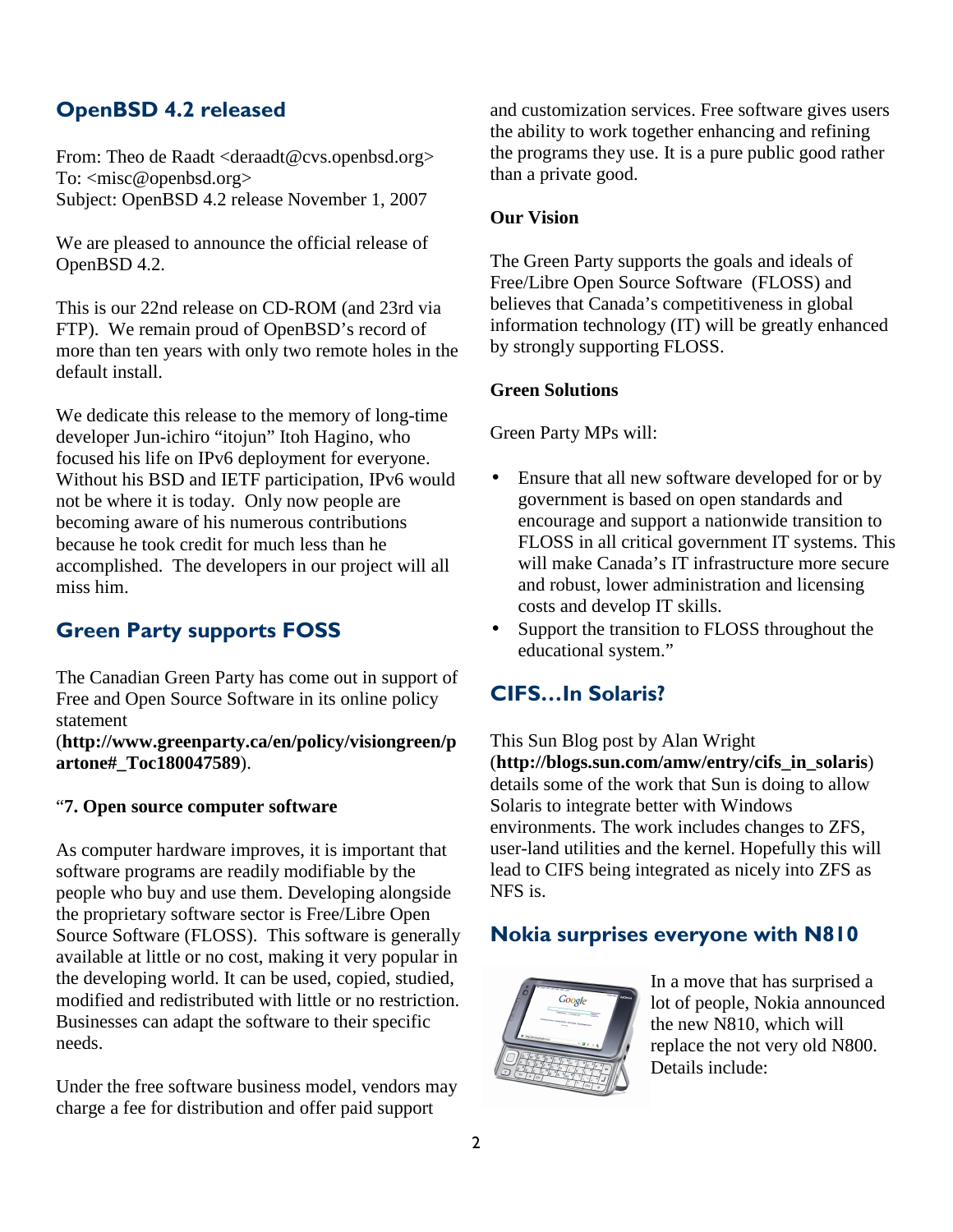- 4.13-nch WVGA (800 x 480), 65k color display as the N800, brightness increased by  $~20\%$
- GPS
- 2 GB internal storage, ships with maps for use with GPS
- WiFi  $(802.11b/g)$
- Bluetooth  $(2.0 + EDR)$
- 400MHz OMAP 2420 CPU, 128MB RAM, 256MB ROM
- Integrated front camera
- Ambient light sensor
- $\bullet$  USB 2.0
- Plays back video: 3GP, AVI, H.263, H.264, MP4, ASF, WMV, MPEG-1/4, Real video; audio: MP3, WMA, AAC, AMR, AWB, M4A, MP2, Real audio, WAV
- Battery life should be around 4 hours of "typical use" and up to 2 weeks idle time
- Nokia's Linux Maemo interface
- $5 \times 2.83 \times 0.55$ -inches, 7.97 ounces
- Ships in November, \$479

## Mac OS X Server to support **Virtualization**

Apple has changed the Software License Agreement for Leopard Server to allow for running it inside of a virtual machine.

"This License allows you to install and use one copy of the Mac OS X Server software (the 'Mac OS X Server Software') on a single Apple-labeled computer. You may also install and use other copies of Mac OS X Server Software on the same Applelabeled computer, provided that you acquire an individual and valid license from Apple for each of these other copies of Mac OS X Server Software."

This will allow Parallels and VMWare to support OS X Server. In fact, they are both currently working with Apple to do so.

### Ubuntu 7.10 Released, Delivering the Best of Open Source Software

LONDON, October 15, 2007 – Canonical Ltd. announced today the upcoming availability of version 7.10 of the Ubuntu Server, Desktop, Kubuntu and Edubuntu Editions. All will be available for free download on Thursday 18 October. Canonical is the commercial sponsor of Ubuntu.

Ubuntu makes no distinction between community and enterprise editions, Ubuntu 7.10 is our best work and is available freely to all. Ubuntu has consistently ranked #1 in reviews of security update responsiveness and effectiveness. The Ubuntu platform is fully certified and supported, making it a secure choice for users looking to explore, deploy and enjoy Linux. Ubuntu 7.10 brings together the best open source and free software available in a stable, robust environment that "just works".

"We are privileged to have millions of users running Ubuntu every day". commented Jane Silber, COO of Canonical UK. "This gives us great insight into what they want from a free, Linux-based platform. Ubuntu 7.10 is another milestone in delivering on these requirements on the desktop and server."

Ubuntu 7.10 Desktop Edition adds an enhanced user interface, improved hardware support, multiple monitor support and integrated desktop search. Additional information is available at **http://www.ubuntu.com/news/ubuntu-desktop710**.

Ubuntu 7.10 Server Edition features improved functionality, manageability, pro-active security and hardware compatibility and delivers a rapid deployment platform for developers and businesses. Additional information is available at **http://www.ubuntu.com/news/ubuntu-server710**.

New versions of Kubuntu and Edubuntu, derivatives of Ubuntu aimed at KDE enthusiasts and the education community respectively, are also being released at the same time. Additional information is available at **http://www.ubuntu.com/news/ubuntufamily710**.